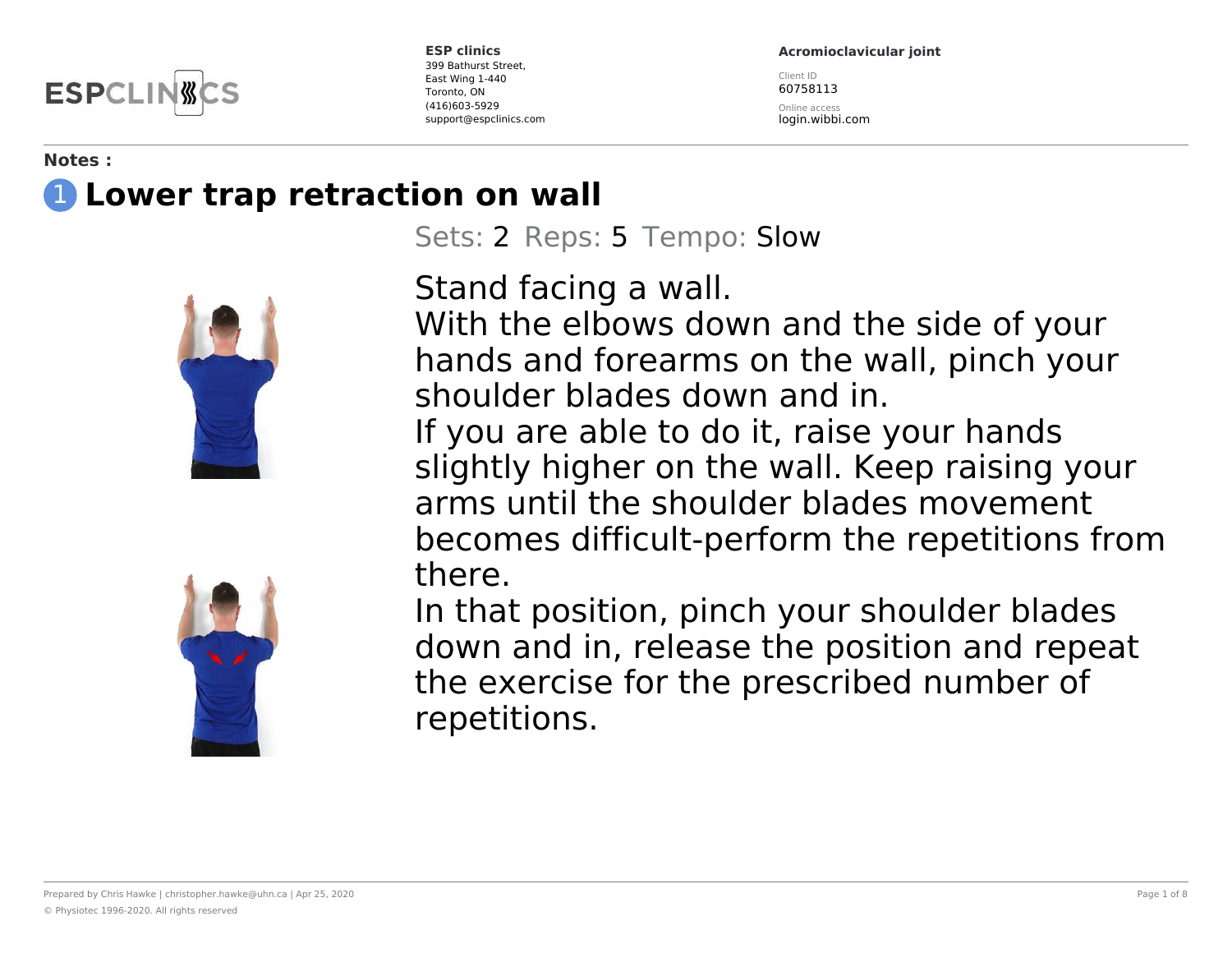

### 2 **Band rowing**

**ESP clinics** 399 Bathurst Street, East Wing 1-440 Toronto, ON (416)603-5929 support@espclinics.com **Acromioclavicular joint**

Client ID 60758113

Online access login.wibbi.com

#### Sets: 2 Reps: 5 Tempo: Slow

Stand and tie an elastic in front of you at waist level and hold each ends with your hands. With your shoulders down and back, pull your arms back by bending the elbows and retracting your scapulas.

Slowly return to the initial position and repeat.

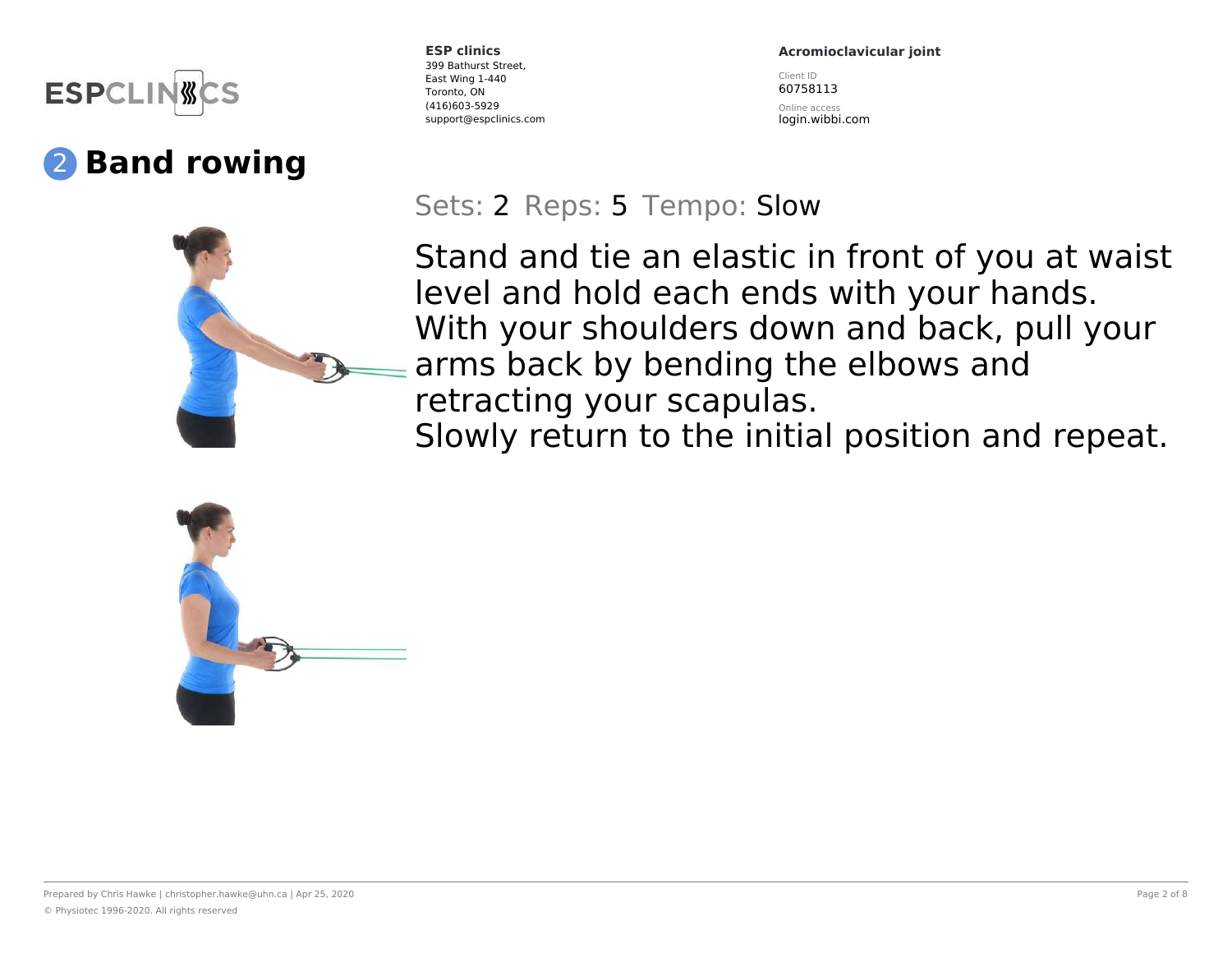

**Acromioclavicular joint**

Client ID 60758113 Online access login.wibbi.com

#### 3 **Shoulder depression with band**



Sets: 2 Reps: 5 Tempo: Slow

Attach a resistance band at head level or higher and hold the end in the hand of the working side.

Stand close to the band so it comes vertical. Pull the band down with the hand, without side bending the trunk or doing any other movement; only the shoulder should lower. Relax your upper trapezius and focus on the lower trapezius to lower the shoulder. Return to the starting position and repeat.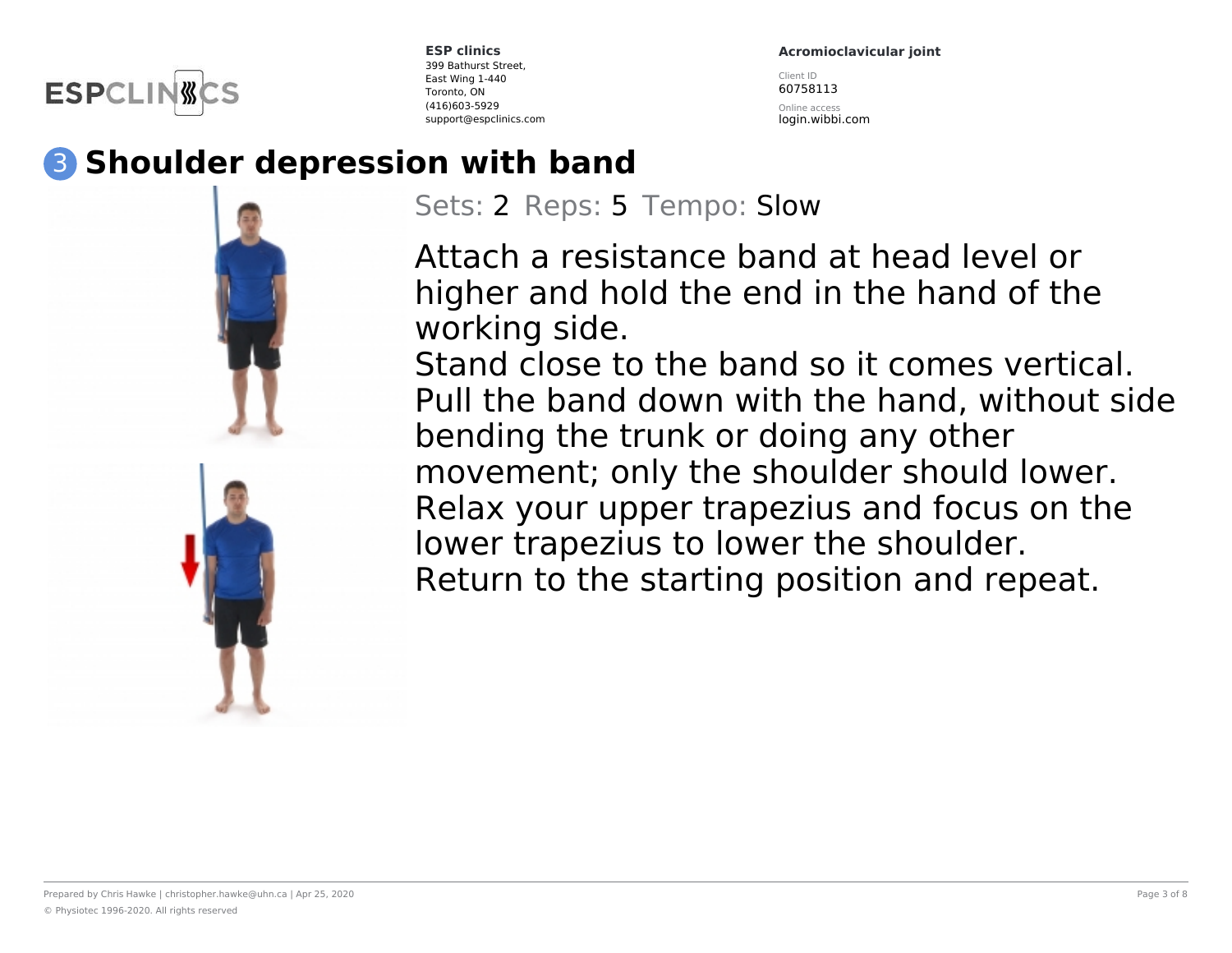

**Acromioclavicular joint**

Client ID 60758113

Online access login.wibbi.com

# 4 **Shoulder inferior glide**

Sets: 2 Reps: 5 Tempo: Slow



Sit with your elbows supported on a table and hold a band in your hands. Apply a light tension on the band. Pull the elbows down and behind, and actively elongate the upper back.

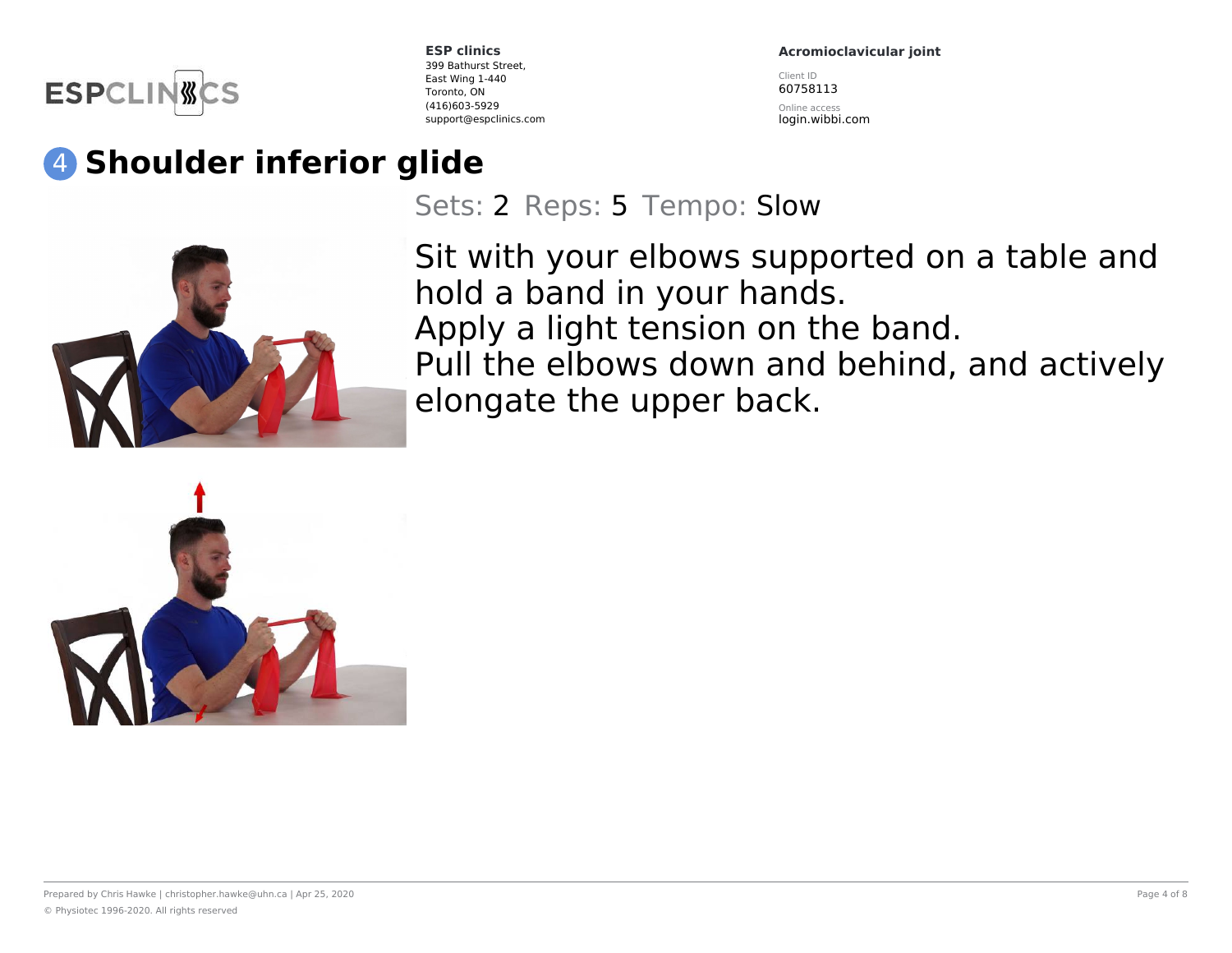

### 5 **External rotation**





**ESP clinics** 399 Bathurst Street, East Wing 1-440 Toronto, ON (416)603-5929 support@espclinics.com **Acromioclavicular joint**

Client ID 60758113

Online access login.wibbi.com

Sets: 2 Reps: 5 Tempo: Slow

Stand with your elbows bent at 90 <sup>o</sup> on your sides.

Place the band around your wrists, with palms facing each other and tension in the band. Move your hands apart in a controlled movement, keeping your elbows in place.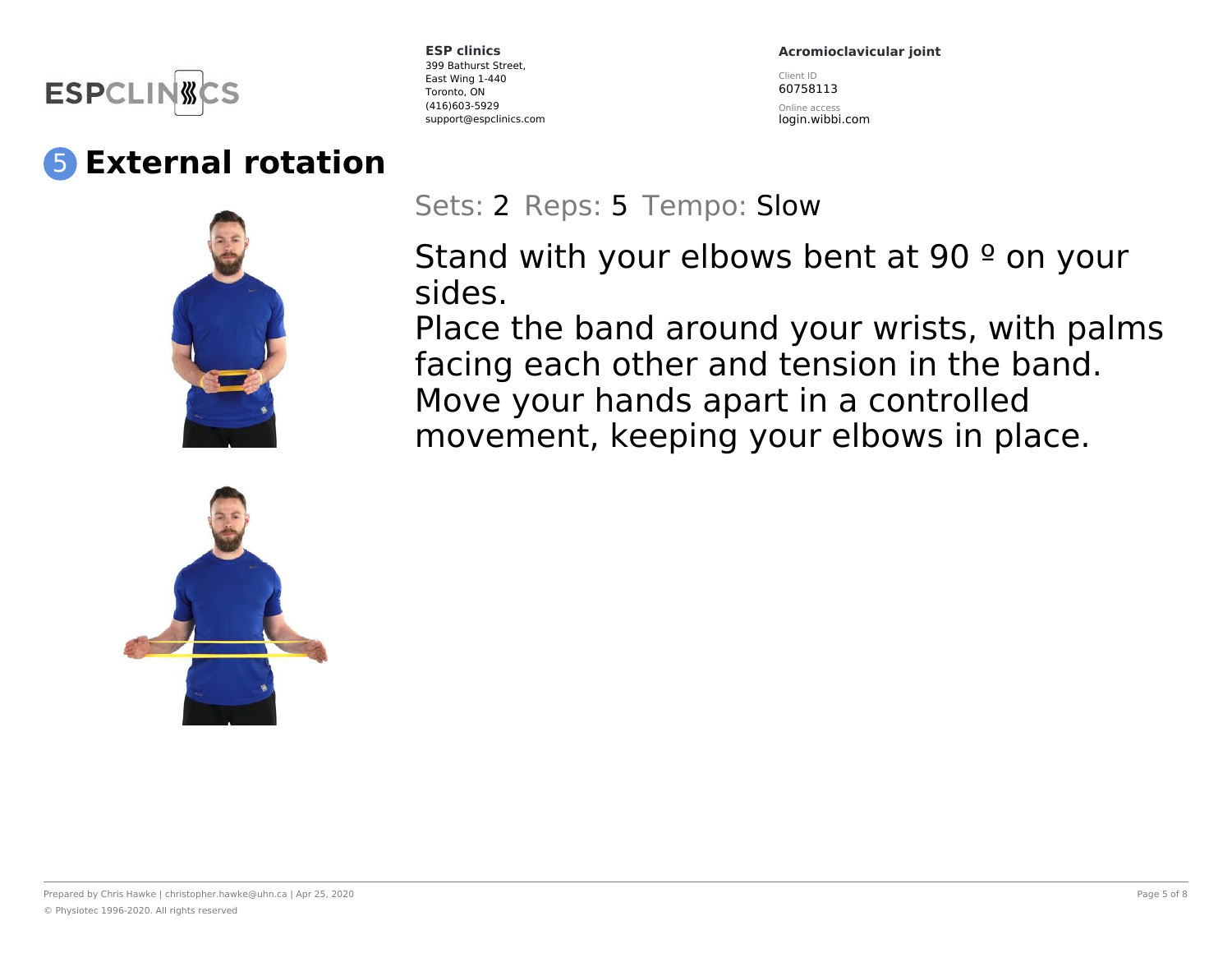

**Acromioclavicular joint**

Client ID 60758113

Online access login.wibbi.com

## 6 **Shoulder internal rotation**

Sets: 2 Reps: 5 Tempo: Slow

Stand sideways in front of a closed door with a piece of tubing attached to it. Bend your elbow closest to the door to 90 degrees.

Hold the elastic in your hand and pull it inwards by rotating the arm to bring the palm toward the stomach.

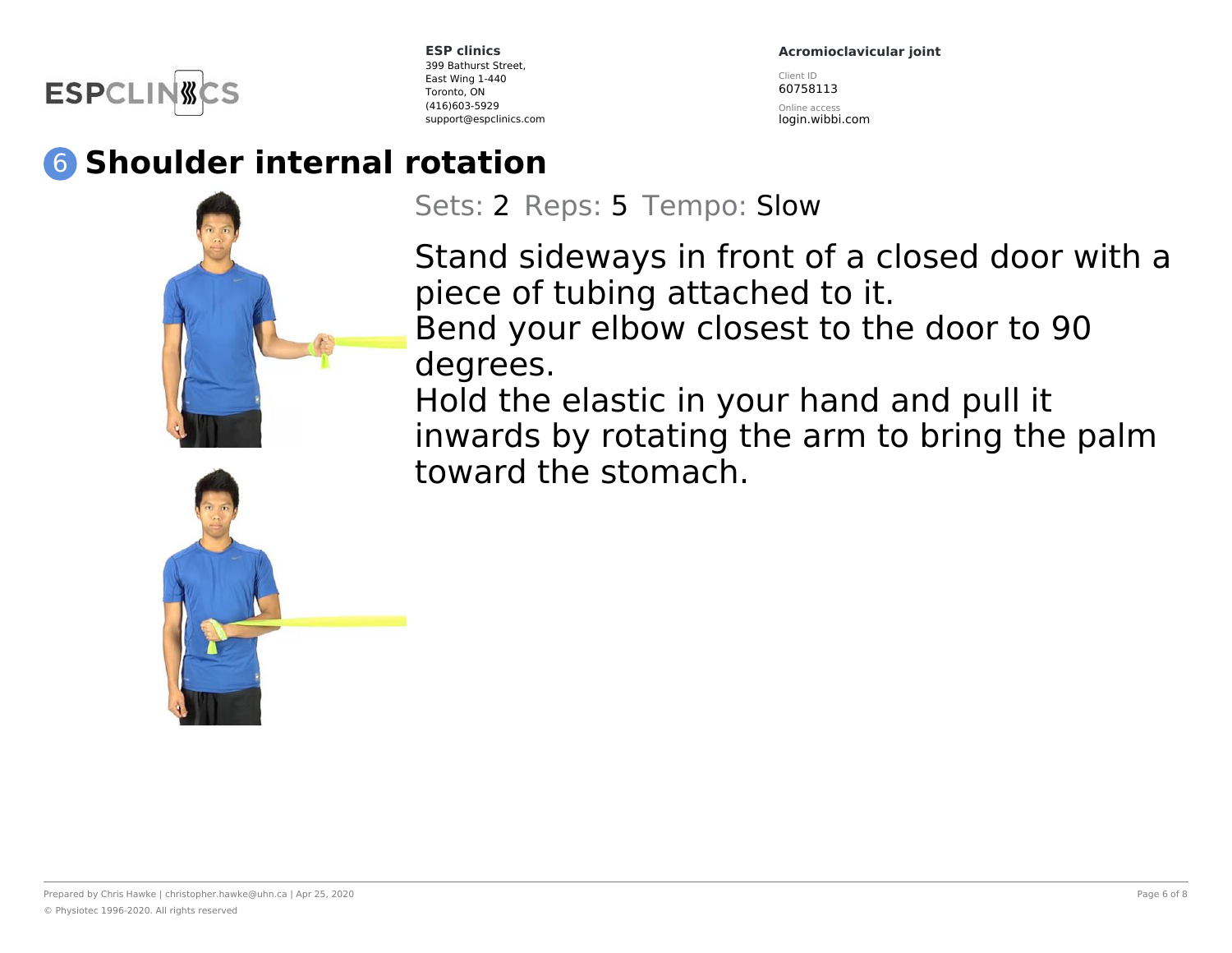**ESPCLIN** 

**Acromioclavicular joint**

Client ID 60758113 Online access login.wibbi.com

#### 7 **Shoulder ext./int. rot elastic**

Sets: 2 Reps: 5 Tempo: Slow

Stand and tie an elastic in front of you at head level. Hold the elastic tightly with your palm facing upwards making your arm straight at shoulder level.Pull your arm straight down and internally rotate your arm so that when you reach the end position your palm is facing backwards away from your body. Keep your arm straight, shoulder back and torso stable during the exercise.Slowly return to the initial position and repeat.